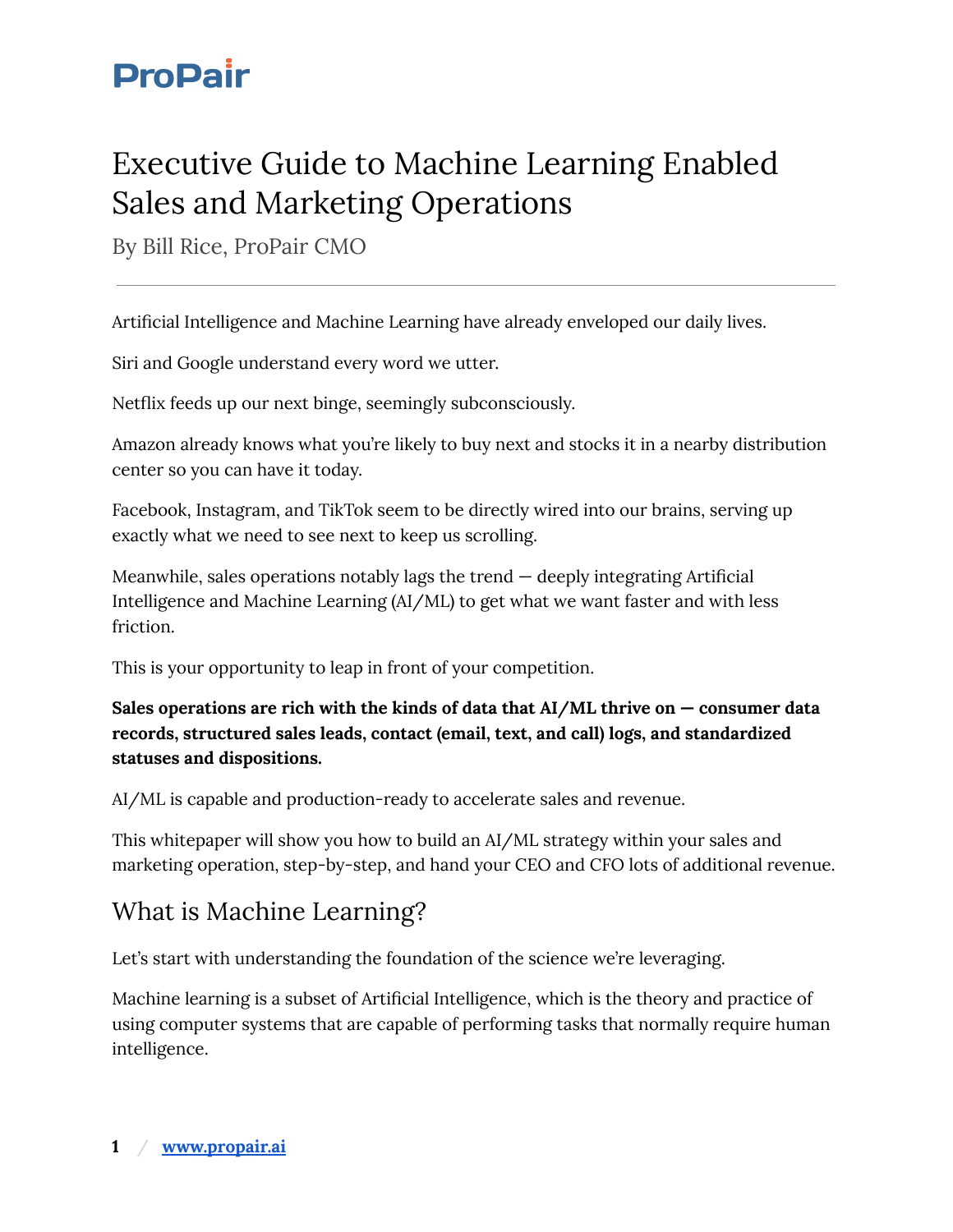**Machine learning involves a similar use of computer systems, designed to learn and adapt without following precise rules but instead using algorithms and statistical models to analyze and develop inferences about patterns in data.**

For the purpose of this whitepaper, let's confine our discussion to how we can leverage machine learning to enhance sales and marketing decision-making. Furthermore, we will demonstrate how you build operational strategies that use this enhanced decision-support at enormous scale, with incredible predictability, to generate remarkable outcomes.

Machine learning can be categorized into roughly four types of applications, based on complexity and integration. The table below demonstrates this landscape with some practical examples.

| Stand-alone machine learning apps                                                                                           | Integrated machine learning apps                                                                                           |
|-----------------------------------------------------------------------------------------------------------------------------|----------------------------------------------------------------------------------------------------------------------------|
| Advisory and discovery apps<br>$\bullet$<br>Customer retention and<br>engagement apps<br>(More Advanced, Isolated Platform) | Predictive lead scoring<br>$\bullet$<br>Predictive lead distribution<br>$\bullet$<br>(More Advanced, Integrated Platforms) |
| Stand-alone task-automation apps                                                                                            | Integrated task-automation apps                                                                                            |
| Chatbots<br>Email automation                                                                                                | Lead distribution<br>$\bullet$<br>Call routing<br>$\bullet$                                                                |
| (Less Advanced, Isolated Platform)                                                                                          | (Less Advanced, Integrated Platforms)                                                                                      |

Within this whitepaper, we will focus primarily on integrated machine learning applications. This category of applications typically achieves the greatest impact by providing a tight coupling of our predictive dataset and more sophisticated learning and decision models.

## Why is Sales Operations a Rich Environment for AI/ML?

Your sales operation is full of interesting and highly predictive datasets. Furthermore, the environment itself is conducive to continuous data collection and potential predictive learning.

Here are a few example datasets that can be significant in learning how to optimize your overall sales performance and production: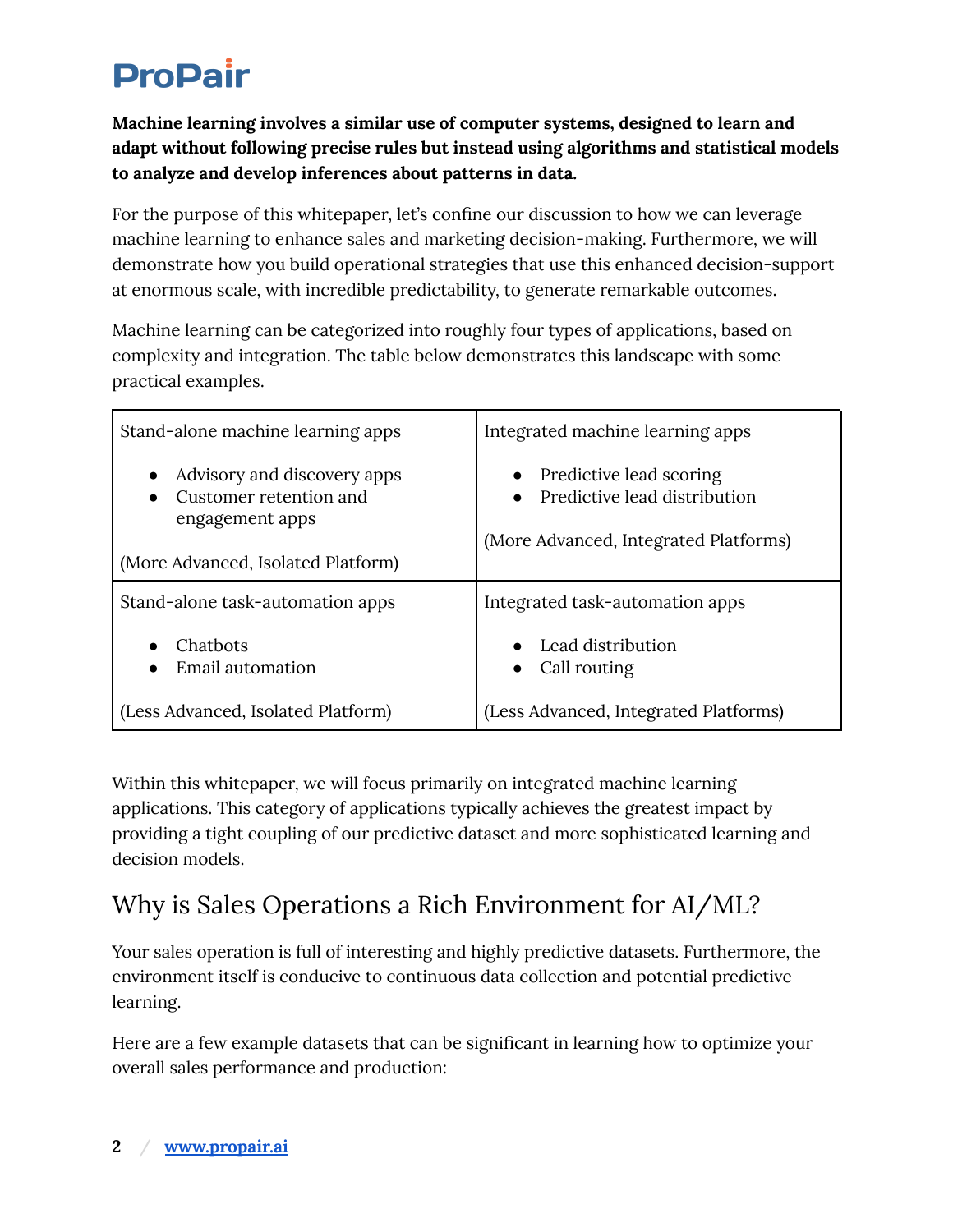- **Sales leads** Leads are individual consumers who show buying intent. They are inherently the most basic seeds of future sales and are full of predictive indicators of future closed deals. These leads can indicate the probability of not only being qualified but also being attractive to sales agents — seemingly easy to close or large deals with significant commissions.
- **Sales activities** Most CRMs and supporting telephony systems are oozing with lead status, call tracking, email open rates, and other actions taken to move a lead to a closed deal. All of these little steps contribute to the probability of a lead turning into a closed deal.
- **Lead assignment and distribution** When and how is a new lead or aged lead assigned or reassigned. This set of decisions, which in many sales operations happens thousands of times a day, is a significant factor in a sales lead even becoming a viable opportunity for a closed deal.

We could list hundreds of individual decision and data handling points throughout your sales process. Each of these process points produces predictive data. Each of these process points materially impact on how many deals you close this month and how many you will leave on the table.

Knowing how to spot a lead that is highly probable of closing, and the attributes that are most important (predictive) is a significant competitive advantage.

#### **In sales, your number one expense — drag on your production — is missed closing opportunities. Deals that are closed, but didn't close with you.**

Let's take a look at the kind of datasets that we are looking for to implement effective machine learning into our sales operations.

#### Structured Data

First, and most importantly, we want data that is inherently structured. Think of data that you can easily put into an Excel spreadsheet.

Machine learning can be highly effective at analyzing and learning from unstructured data, but this is more difficult and computationally expensive.

#### **Sales operations is full of structured data, making it an ideal place to implement machine learning to directly impact your company's revenue operations.**

### High Frequency Consistent Activities

The more observations we can make, the faster we can train our models and the higher confidence levels we can reach.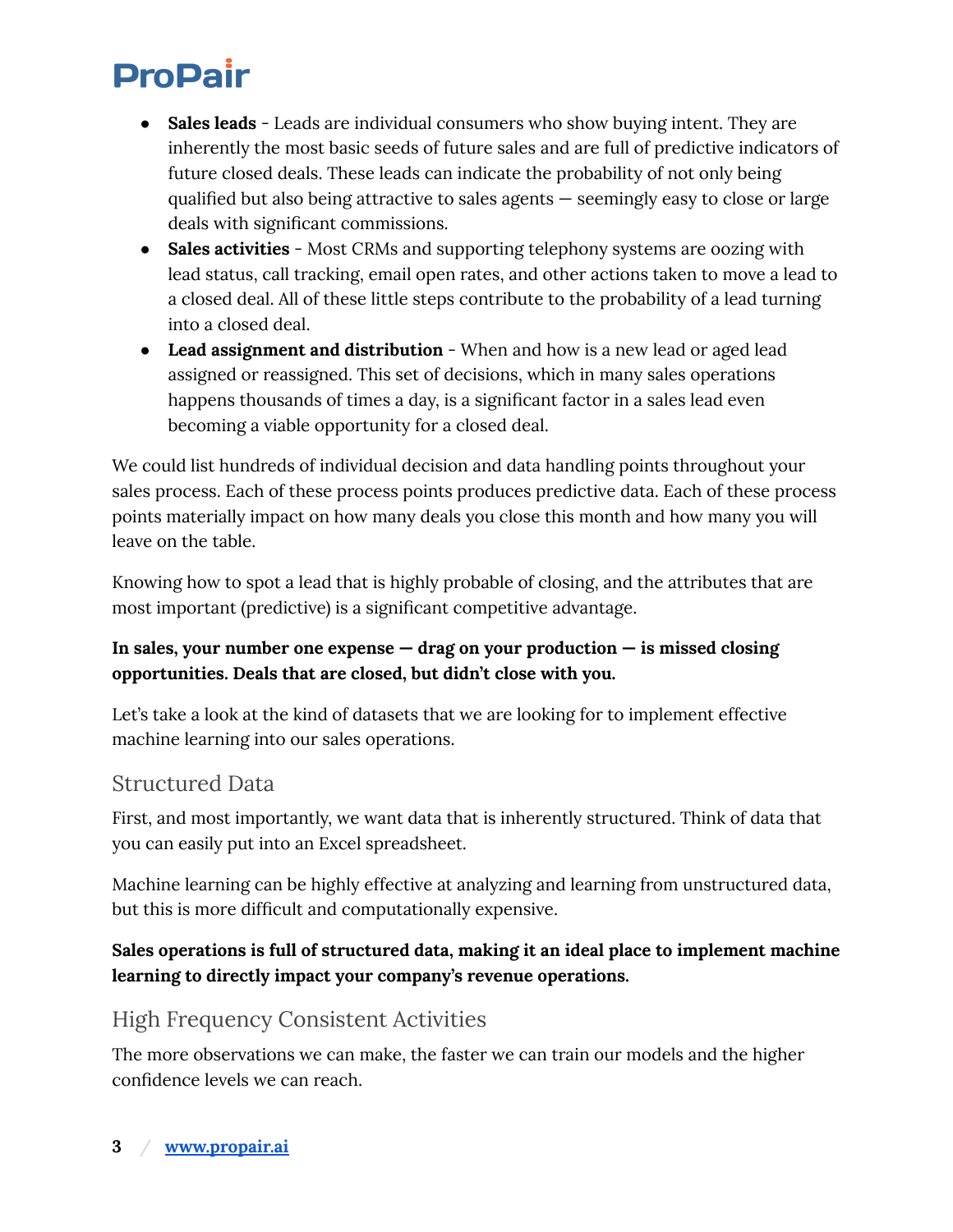Again, sales operations are full of this kind of data. A sales team makes thousands of calls, sends thousands of emails and text messages, and then annotates and statuses all of these activities with outcomes — every day.

This activity gives any machine learning model we create tens of thousands of decision points and outcomes to evaluate in a very short period.

**Large and active sales teams allow us to train new models, determine predictability, and reach a high degree of confidence in these algorithms in a matter of hours, not days, weeks, or months.**

### Significant Outcome Volume

Sales operations are also rich with outcome data  $-$  the disposition of each sales activity and ultimately the final disposition of each and every lead.

Again, this kind of environment gives our machine learning models tens of thousands of actions and outcomes. With this volume of data, it makes it very easy to determine which actions are most predictive of desirable and undesirable outcomes.

Training machine learning on high volumes of both desirable and undesirable outcomes can certainly predict activities that increase desirable outcomes — more closed deals.

**But, one of the surprising, high-impact benefits is the productivity and production increases you get from your current sales operations by reducing unproductive activities**.

## What are the Most Promising Applications of AI/ML in Sales and Marketing?

Hopefully, I've convinced you that Sales Operations is a target-rich environment for machine learning. Now, let's figure out the best places to insert machine learning applications.

Based on ProPair's experience, here are some of the most promising application areas that help boost conversion rates.

### Standardization

Even the smallest sales operation makes hundreds of decisions a day, from lead distribution to prioritizing sales activities. As you scale, these decisions explode geometrically to hundreds of thousands of tiny decisions.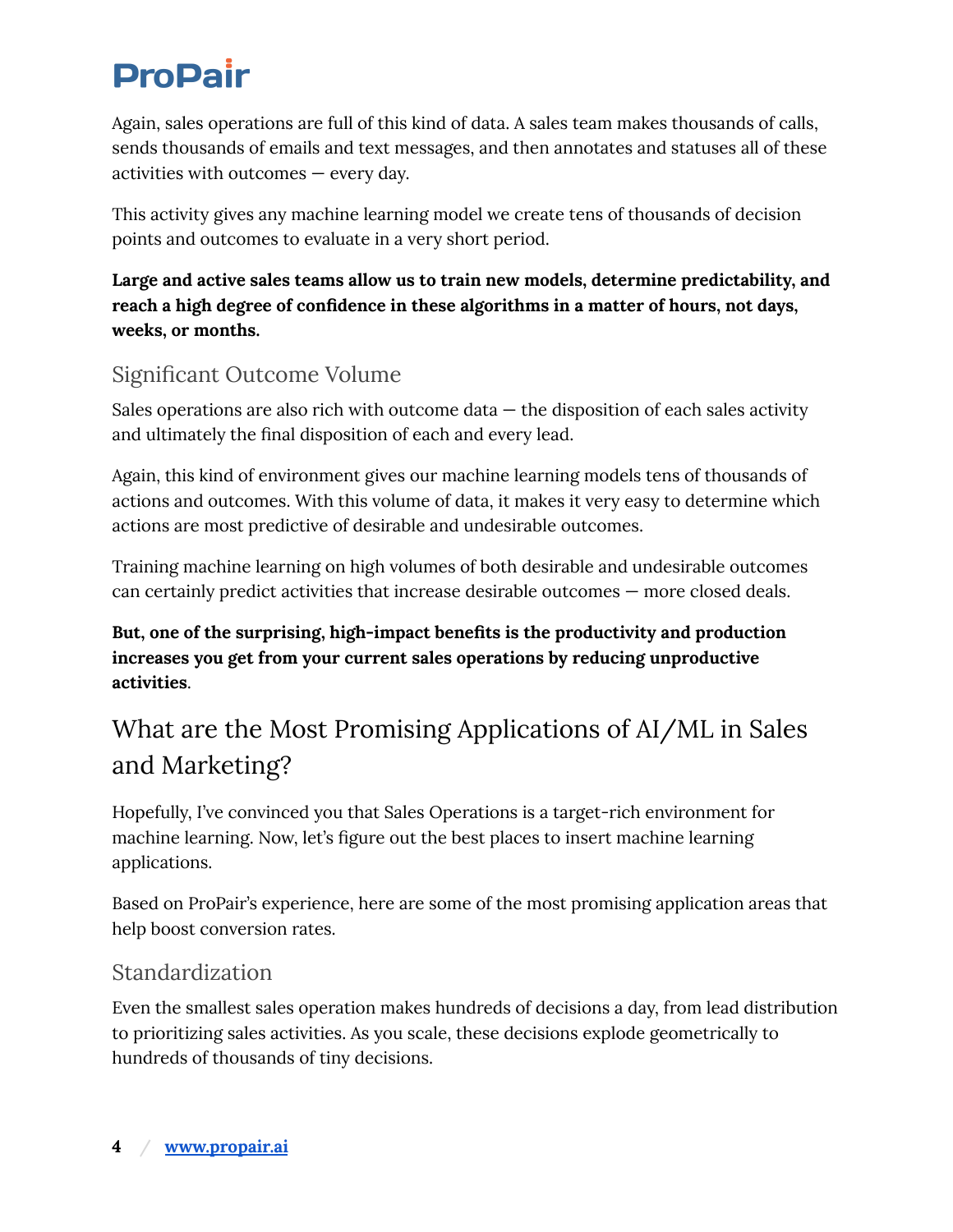Each of these decisions increase and decrease the probability of each lead closing. Some decisions incrementally impact that outcome, but many of them can irrevocably kill the lead's opportunity to close.

We assume that we can simply run a report, see trends, and stop making bad lead management decisions. The problem is humans, even with known best practices and rules, make decisions inconsistently.

Lead distribution and disposition are notorious points of inconsistent lead management decisions. Sales managers, and even programmatic system rules, are variable based on perceived experience and intuition.

I say perceived experience and intuition because even in a small 10 sales agent team there is way too much data to accurately analyze and determine the right decision.

#### **On the other hand, computers are highly effective at standardizing their decision-making and then quickly spotting predictive patterns and learning how to increasingly make the right decision.**

### Optimization

Machine learning's most basic application is analyzing data, recognizing patterns, and learning to predict desirable outcomes. This makes optimizing processes at scale relatively easy.

Knowing what leads and activities to prioritize allows your most expensive and skilled resources — sales professionals — to focus only on the things that have the highest probability of producing a closed deal. Then, of course, the second half of that equation is actually knowing who your most valuable (skilled and effective) talent is at any given moment.

For years we have assumed we are optimizing for the best leads and giving them to the best sales agents. However, in fact, we have been making only slightly better than random assumptions and then locking these decisions into static rules.

What's worse, these rules are often poorly documented and quickly sewn into the fabric of our sales operations for better or worse, any certainly sure to degrade over time.

**Fortunately, machine learning can now re-evaluate those same assumptions and decisions continually, holding onto the good ones, and discarding or recalibrating the poor ones.**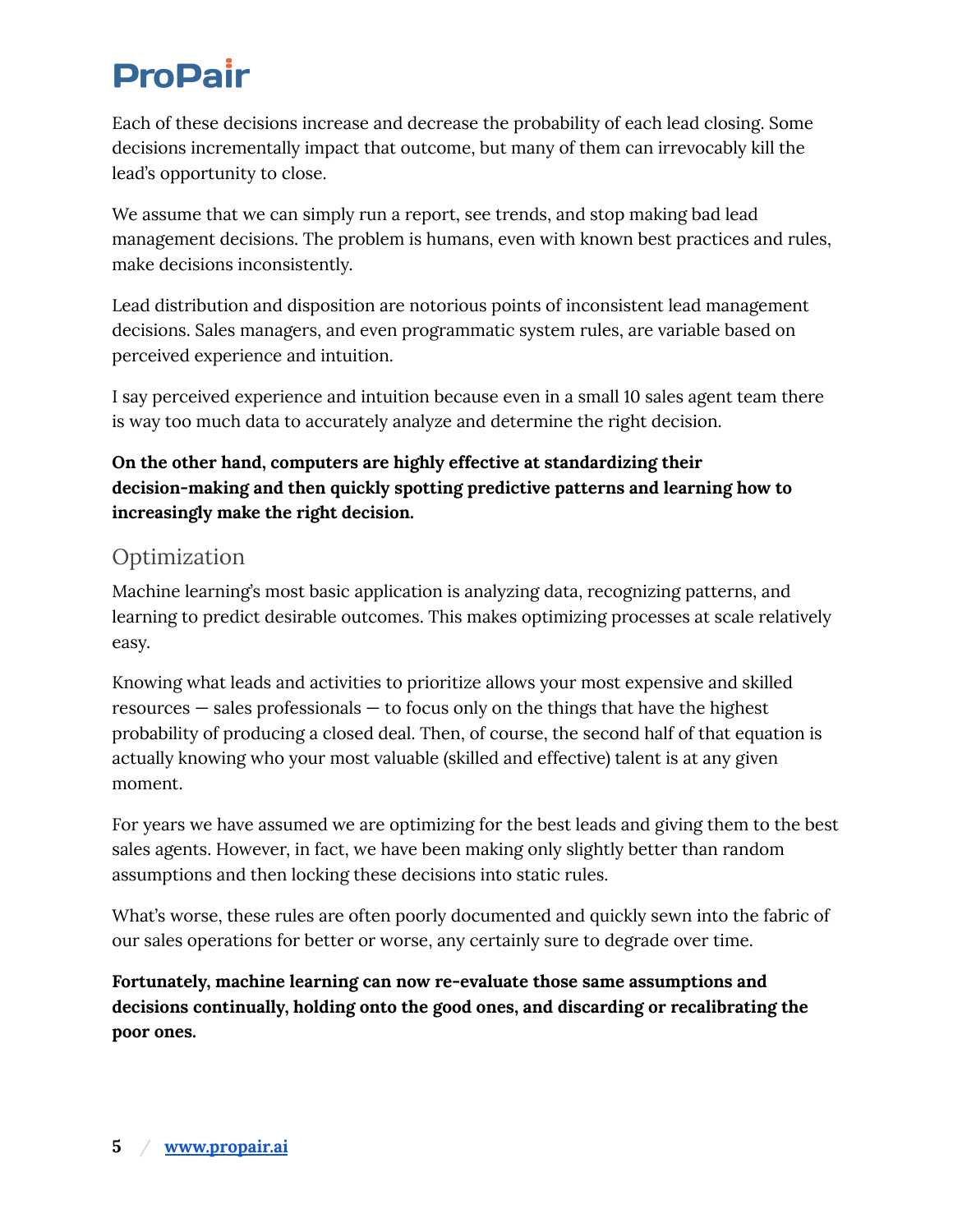#### Automation

Lastly, but not necessarily finally, machine learning is especially good at triggering automation — alerting us to do things at scale, based on very specific individualized activities.

Most sales operations and CRMs rely almost entirely on sales professionals to use their experience-based intuition to determine and take the next best action. I don't even have to enumerate the reasons why this is a formula for suboptimal performance.

An improvement over that approach is building time-based drip campaigns to simulate salespeople following up with prospects. This strategy is actually highly effective; however, its lack of precision and personalization delivers significant collateral damage to the user experience.

I would argue that this attempt to scale sales operations, with basically indiscriminate automation has resulted in a patchwork of almost debilitating (for sales operations and customer experience) regulatory and technological countermeasures.

**Again, machine learning can bring a much more intelligent and precise approach to customer experience. Our models can be trained to identify activities that signal buying intentions. Then our sales automations can trigger with laser-like precision and personalization.**

### The Competitive Advantage of Implementing AI/ML is Now

Armed with a fresh understanding of how machine learning can increase your organization's sales performance and production, the question becomes:

"How urgent is it for your company to implement these competitive advantages?"

The best way to evaluate that decision is to answer two questions:

- 1. Is machine learning ready for production sales operations?
- 2. Is the ROI significant enough to invest now?

Although machine learning is in an early stage of production implementation, with 86% of organizations not [using](https://www.gartner.com/smarterwithgartner/3-barriers-to-ai-adoption) any form of AI the impact of putting machine learning into your sales operation is significant, with top-performing sales teams being 4.9 [times](https://www.salesforce.com/content/dam/web/en_us/www/documents/reports/sales/state-of-sales-3rd-ed.pdf) more likely to be using AI.

And, does it yield a big enough ROI? The data is also proving this benefit too, with a  $50\%$ [increase](https://hbr.org/2016/06/why-salespeople-need-to-develop-machine-intelligence) in leads and appointments and 60–70% call time [reductions.](https://hbr.org/2016/06/why-salespeople-need-to-develop-machine-intelligence)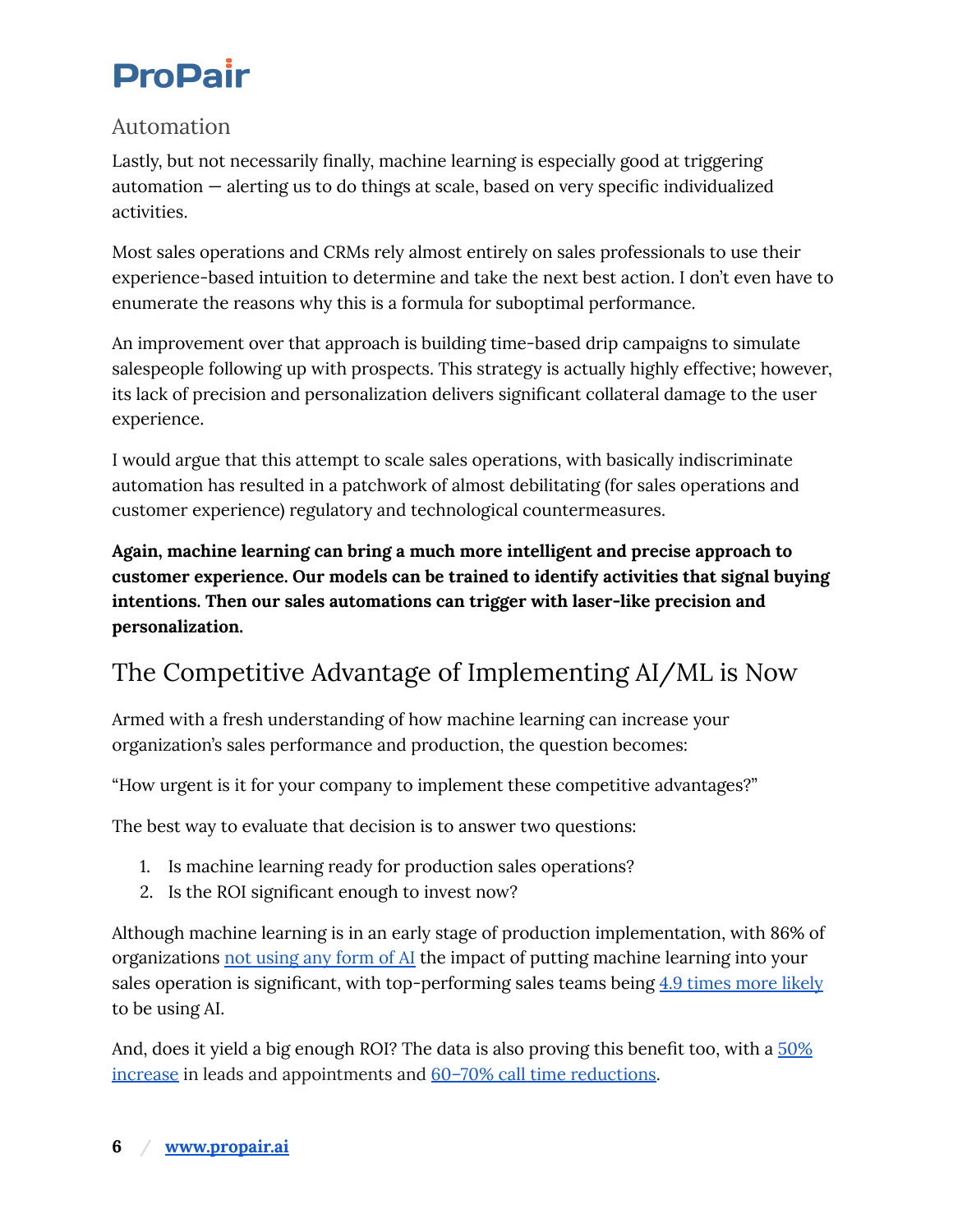These metrics are even more interesting because they are not only showing a sizable competitive advantage but also generating advantages in both increased revenue and productivity.

ProPair's own data is showing the same competitive advantages, most notably increasing conversion rates at a consistent and predictable 7-10%.

This lift in conversion rates is also proving to increase as more and more decision points in our clients' sales operations are identified for machine learning optimization.

### How ProPair Supercharges Your Sales and Marketing Decisions

As we wrap up this executive guide, I want to give you some very practical examples of how ProPair is supercharging sales operations — increasing conversion rates and generating more closed deals — right now.

### Identifying sales leads with the highest probability of turning into a closed deal

One of the most common, and somewhat foundational opportunities within any sales operations is identifying the sales leads that have demonstrated the highest probability of generating revenue — closed deals.

The opportunity here is significant given that most lead scoring and grading, if done at all, are implemented in one of two suboptimal ways:

- 1. **Scores are weighted on some measure of potential desirability or incentive.** For example, often larger deal sizes, higher credit scores, or C-level titles are scored higher. However, oftentimes your specific data reveals, as our machine learning algorithms begin to train and optimize, that there are other more predictive attributes. These examples are exactly how you pick up several more closed deals, immediately.
- 2. **Scores that are derived from performance data, but built from a series of point-in-time sales and marketing reports**. These reports often do give reasonable information and show what are the best leads. But, only for that specific moment in time. However, once again the lack of dynamic decision-making cedes your competitive advantage.

The reality of this approach is that it requires human analysis of static reporting, which takes time and often slips behind other operational priorities. So, these static rules get locked in and you are operating on an old snapshot of your sales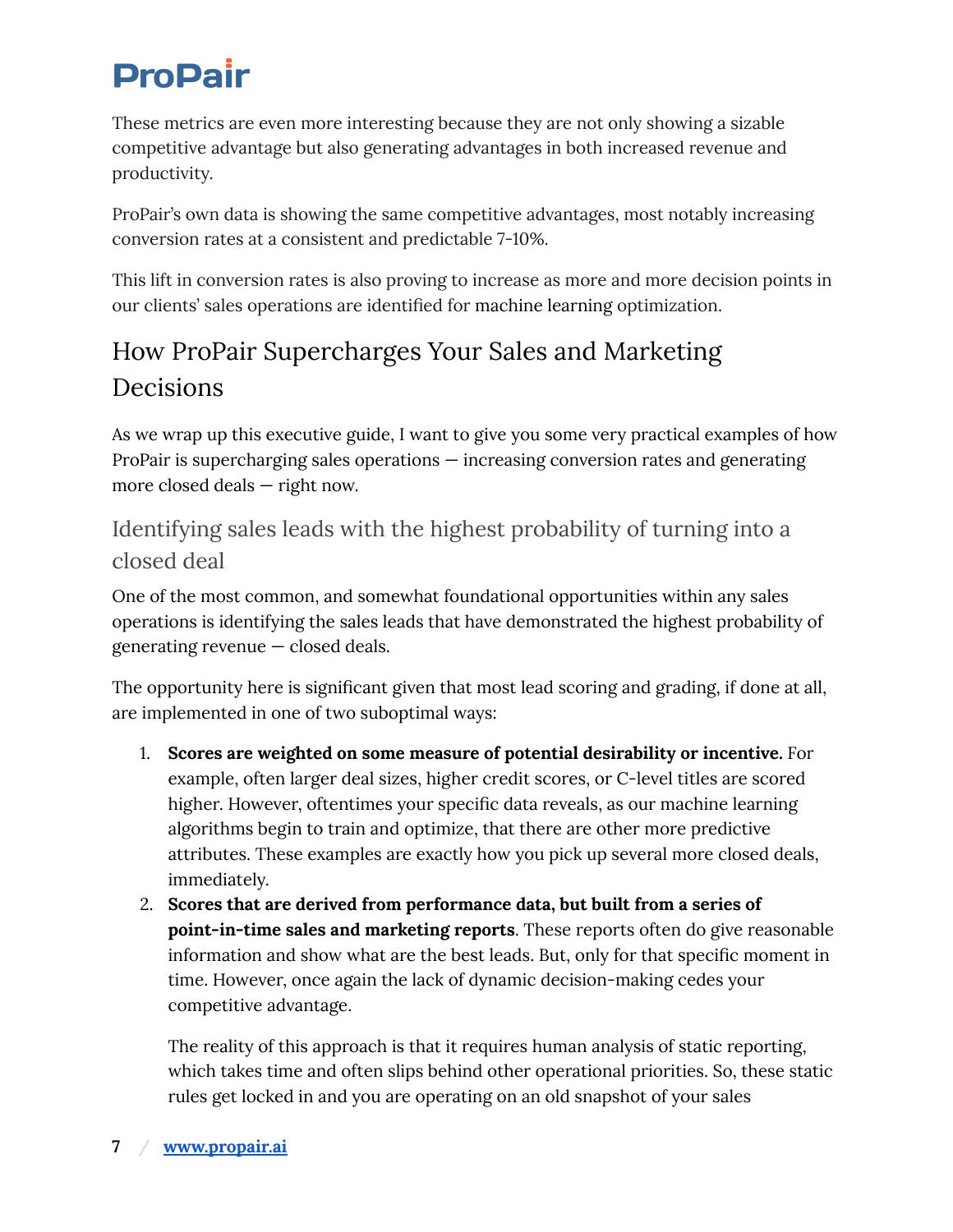operations. In the interim, since that last analysis you have gained and lost a variety of salespeople, you have probably even made changes to your sales process, and adjusted your marketing channels and lead buying.

In contrast, ProPair RANK:

- **Trains on your specific dataset** Your leads, sales activities, individual sales performance, and the unique patterns and trends within this data (reflective of your unique sales processes and operations) becomes the foundation of your unique ProPair machine learning models.
- **Learns from your specific dataset** Our machine learning quickly determines what lead attributes and activities increase and decrease the probability of turning each lead into a closed deal. And, inherently readjusts its learnings as things change in your sales operations.
- **Turns those learnings into actionable attributes** Now, your existing sales processes and lead management systems know exactly what leads to focus time, attention, and resources on.

### Identifying sales agents with the highest probability of closing a deal

Tracking and optimizing our sales processes with a tilt toward rewarding our top sales performers is another common approach to optimizing sales operations.

Once again, the problem with this approach is that even the most data-driven approach will quickly degrade with time, as processes, products, sales agents, compensation plans, and systems change.

ProPair's MATCH machine learning models solve these problems on two fronts:

- **Trains with your unique sales operations data** From this process, we build and track sales team-specific attributes and activities that predict top sales performers.
- **Learns from your top-performing sales agents** Our machine learning models will discover patterns in the activities that make sales agents successful — moving more leads to closed deals. These discoveries are continually tuned and optimized to pick sales agents with the highest probability of closing a deal with increasing certainty.

Optimizing the distribution and redistribution of leads to maximize the overall production of the entire sales operation

As ProPair quickly evaluates and learns your specific sales operation's highest value leads and your strongest sales agents, you can begin to optimize.